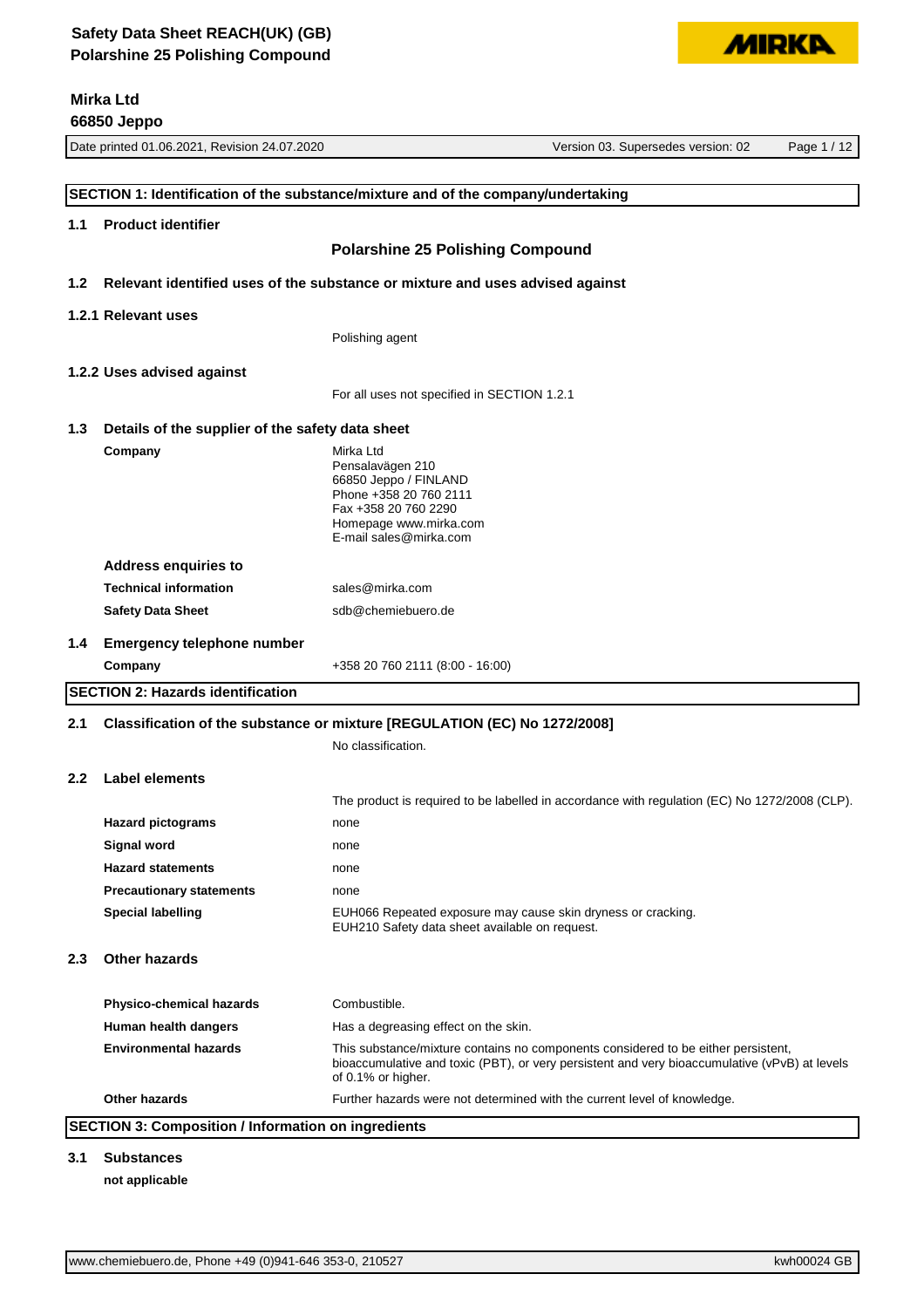**3.2 Mixtures**

Date printed 01.06.2021, Revision 24.07.2020 Version 03. Supersedes version: 02 Page 2 / 12

Range [%] Substance 30 - < 50 Aluminium oxide

**The product is a mixture.**

|                                          |                                      |                                                                                  | CAS: 1344-28-1, EINECS/ELINCS: 215-691-6, Reg-No.: 01-2119529248-35-XXXX                                                                                                             |  |
|------------------------------------------|--------------------------------------|----------------------------------------------------------------------------------|--------------------------------------------------------------------------------------------------------------------------------------------------------------------------------------|--|
|                                          |                                      | 20 - < 25 Hydrocarbons, C11- C14, n-alkanes, isoalkanes, cyclics, < 2% aromatics |                                                                                                                                                                                      |  |
|                                          |                                      | EINECS/ELINCS: 926-141-6, Reg-No.: 01-2119456620-43-XXXX                         |                                                                                                                                                                                      |  |
|                                          |                                      | GHS/CLP: Asp. Tox. 1: H304 - EUH066                                              |                                                                                                                                                                                      |  |
|                                          |                                      | $1 - 5$ Glycerol                                                                 |                                                                                                                                                                                      |  |
|                                          |                                      |                                                                                  | CAS: 56-81-5, EINECS/ELINCS: 200-289-5                                                                                                                                               |  |
|                                          | <b>Comment on component parts</b>    |                                                                                  | Substances of Very High Concern - SVHC: substances are not contained or are below 0.1%.<br>For full text of H-statements: see SECTION 16.                                            |  |
|                                          | <b>SECTION 4: First aid measures</b> |                                                                                  |                                                                                                                                                                                      |  |
| Description of first aid measures<br>4.1 |                                      |                                                                                  |                                                                                                                                                                                      |  |
|                                          | <b>General information</b>           |                                                                                  | Take off contaminated clothing and wash before reuse.                                                                                                                                |  |
|                                          | Inhalation                           |                                                                                  | Ensure supply of fresh air.                                                                                                                                                          |  |
|                                          | <b>Skin contact</b>                  |                                                                                  | When in contact with the skin, clean with soap and water.<br>Consult a doctor if skin irritation persists.                                                                           |  |
|                                          | Eye contact                          |                                                                                  | Rinse cautiously with water for several minutes. Remove contact lenses, if present and easy<br>to do. Continue rinsing.<br>If eye irritation persists: Get medical advice/attention. |  |
|                                          | Ingestion                            |                                                                                  | Get medical advice.<br>Do not induce vomiting.<br>Rinse out mouth and give plenty of water to drink.                                                                                 |  |
| 4.2                                      |                                      |                                                                                  | Most important symptoms and effects, both acute and delayed                                                                                                                          |  |
|                                          |                                      |                                                                                  | No information available.                                                                                                                                                            |  |

#### **4.3 Indication of any immediate medical attention and special treatment needed**

Treat symptomatically. Forward this sheet to your doctor.

#### **SECTION 5: Fire-fighting measures**

# **5.1 Extinguishing media Suitable extinguishing media** foam, dry powder, water spray jet, carbon dioxide Fire extinguishing method of surrounding areas must be considered. **Extinguishing media that must not be used** Full water jet **5.2 Special hazards arising from the substance or mixture** Not combusted hydrocarbons. Risk of formation of toxic pyrolysis products. **5.3 Advice for firefighters** Do not inhale explosion and/or combustion gases. Use self-contained breathing apparatus. Fire residues and contaminated firefighting water must be disposed of in accordance within the local regulations.

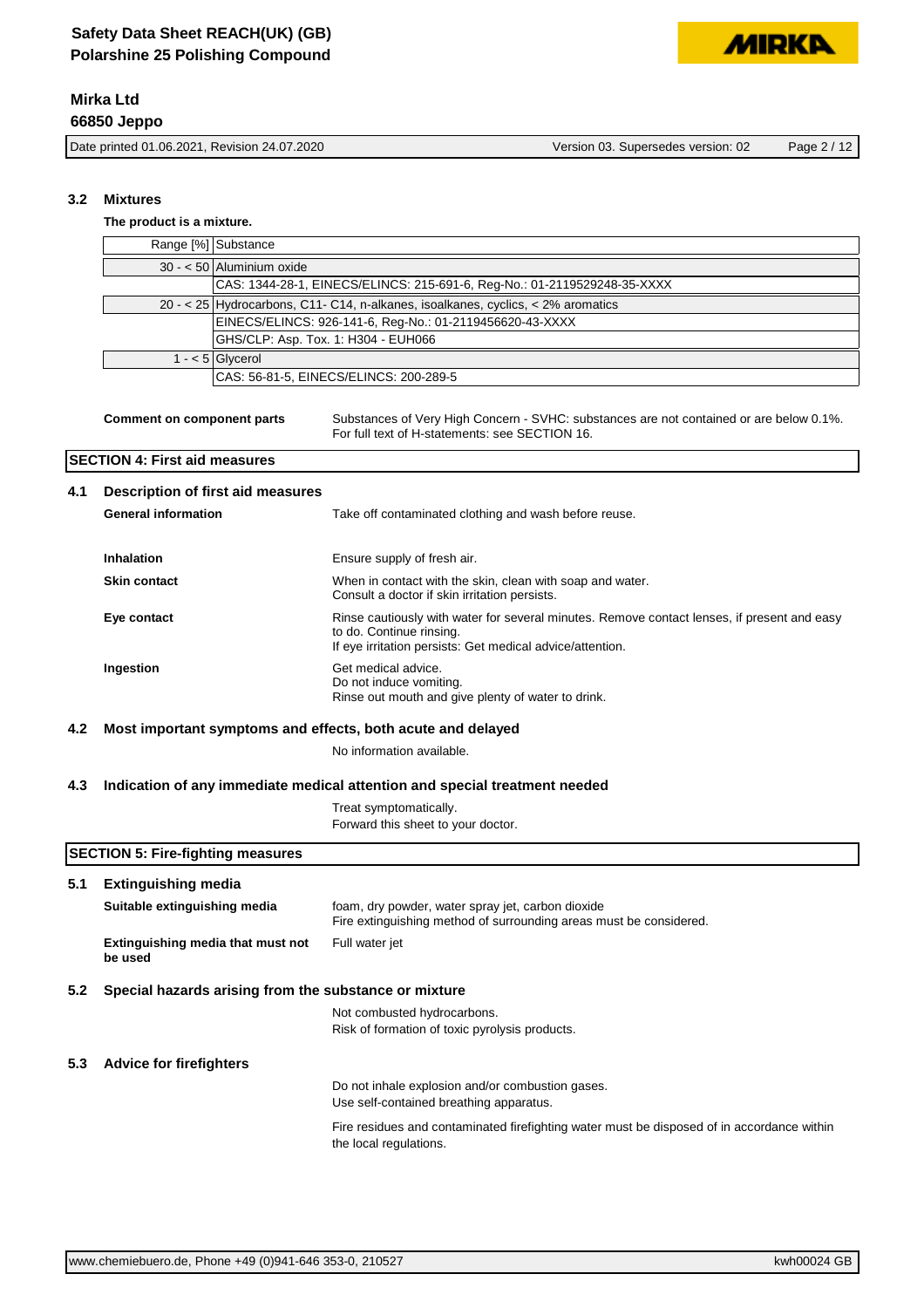# **Mirka Ltd**

|     | 66850 Jeppo                                                         |                                                                                                                                                                                     |                                                                                                                                                     |             |
|-----|---------------------------------------------------------------------|-------------------------------------------------------------------------------------------------------------------------------------------------------------------------------------|-----------------------------------------------------------------------------------------------------------------------------------------------------|-------------|
|     | Date printed 01.06.2021, Revision 24.07.2020                        |                                                                                                                                                                                     | Version 03. Supersedes version: 02                                                                                                                  | Page 3 / 12 |
|     | <b>SECTION 6: Accidental release measures</b>                       |                                                                                                                                                                                     |                                                                                                                                                     |             |
| 6.1 | Personal precautions, protective equipment and emergency procedures |                                                                                                                                                                                     |                                                                                                                                                     |             |
|     |                                                                     | Ensure adequate ventilation.<br>High risk of slipping due to leakage/spillage of product.                                                                                           | Wear suitable protective equipment. For personal protection see SECTION 8.                                                                          |             |
| 6.2 | <b>Environmental precautions</b>                                    |                                                                                                                                                                                     |                                                                                                                                                     |             |
|     |                                                                     | Do not discharge into the drains/surface waters/groundwater.                                                                                                                        | Prevent spread over a wide area (e.g. by containment or oil barriers).                                                                              |             |
| 6.3 | Methods and material for containment and cleaning up                |                                                                                                                                                                                     |                                                                                                                                                     |             |
|     |                                                                     | Take up with absorbent material (e.g. general-purpose binder).<br>Dispose of absorbed material in accordance within the regulations.                                                |                                                                                                                                                     |             |
| 6.4 | Reference to other sections                                         |                                                                                                                                                                                     |                                                                                                                                                     |             |
|     |                                                                     | See SECTION 8+13                                                                                                                                                                    |                                                                                                                                                     |             |
|     | <b>SECTION 7: Handling and storage</b>                              |                                                                                                                                                                                     |                                                                                                                                                     |             |
| 7.1 | <b>Precautions for safe handling</b>                                |                                                                                                                                                                                     |                                                                                                                                                     |             |
|     |                                                                     | Use only in well-ventilated areas.<br>Avoid spilling in enclosed areas.                                                                                                             | During mechanical processing vacuuming at processing machines is necessary.<br>Avoid contact with eyes and skin. Use personal protective equipment. |             |
|     |                                                                     | Keep away from all sources of ignition - Refrain from smoking.                                                                                                                      |                                                                                                                                                     |             |
|     |                                                                     | Do not eat, drink or smoke when using this product.<br>Wash hands before breaks and after work.<br>Use barrier skin cream.<br>Take off contaminated clothing and wash before reuse. | Contaminated work clothing should not be allowed out of the workplace.                                                                              |             |
| 7.2 | Conditions for safe storage, including any incompatibilities        |                                                                                                                                                                                     |                                                                                                                                                     |             |
|     |                                                                     | Provide solvent-resistant and impermeable floor.<br>Prevent penetration into the ground.<br>Keep only in original container.                                                        |                                                                                                                                                     |             |
|     |                                                                     | Do not store together with oxidizing agents.                                                                                                                                        |                                                                                                                                                     |             |
|     |                                                                     | Protect from heat/overheating.<br>Keep container in a well-ventilated place.<br>Keep container tightly closed.<br>Keep away from frost.                                             |                                                                                                                                                     |             |
| 7.3 | Specific end use(s)                                                 |                                                                                                                                                                                     |                                                                                                                                                     |             |
|     |                                                                     | See product use, SECTION 1.2                                                                                                                                                        |                                                                                                                                                     |             |
|     |                                                                     |                                                                                                                                                                                     |                                                                                                                                                     |             |

**MIRKA**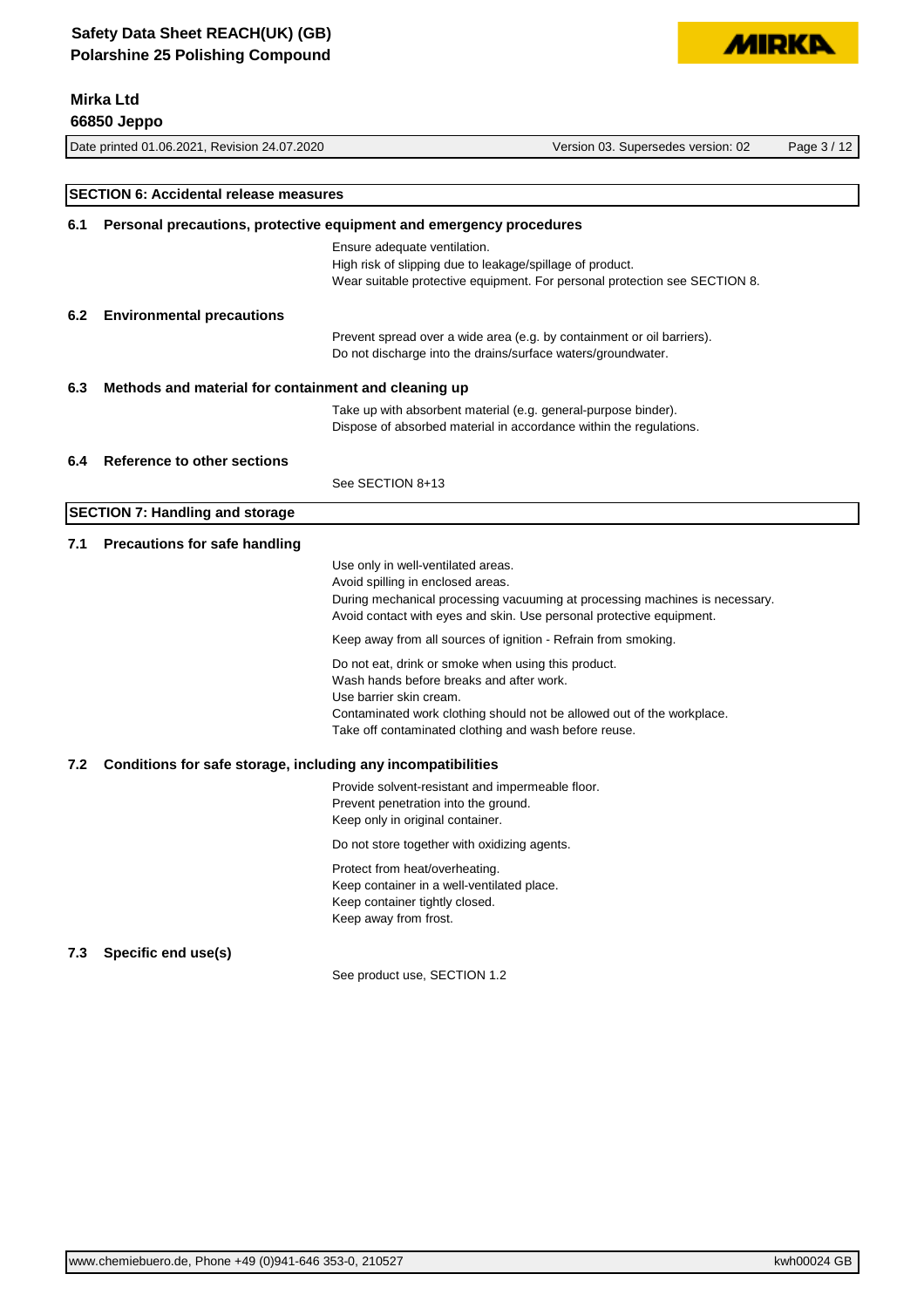# **Safety Data Sheet REACH(UK) (GB) Polarshine 25 Polishing Compound**

# **Mirka Ltd**

**66850 Jeppo**

Date printed 01.06.2021, Revision 24.07.2020 Version 03. Supersedes version: 02 Page 4 / 12

**MIRKP** 

#### **SECTION 8: Exposure controls / personal protection**

#### **8.1 Control parameters**

#### **Ingredients with occupational exposure limits to be monitored (GB)**

| Substance                                                                                         |  |
|---------------------------------------------------------------------------------------------------|--|
| Aluminium oxide                                                                                   |  |
| CAS: 1344-28-1, EINECS/ELINCS: 215-691-6, Reg-No.: 01-2119529248-35-XXXX                          |  |
| Long-term exposure: 10 mg/m <sup>3</sup> , inhalable dust (respirable dust: 4 mg/m <sup>3</sup> ) |  |
| Hydrocarbons, C11- C14, n-alkanes, isoalkanes, cyclics, < 2% aromatics                            |  |
| EINECS/ELINCS: 926-141-6, Req-No.: 01-2119456620-43-XXXX                                          |  |
| Long-term exposure: 1200 mg/m <sup>3</sup>                                                        |  |
| Polyethylene glycol                                                                               |  |
| CAS: 25322-68-3, EINECS/ELINCS: Polymer                                                           |  |
| Long-term exposure: 1000 mg/m <sup>3</sup> , Germany                                              |  |
| Glycerol                                                                                          |  |
| CAS: 56-81-5, EINECS/ELINCS: 200-289-5                                                            |  |
| Long-term exposure: 10 mg/m <sup>3</sup>                                                          |  |

#### **DNEL**

| Substance                                                                                     |  |
|-----------------------------------------------------------------------------------------------|--|
| Aluminium oxide, CAS: 1344-28-1                                                               |  |
| Industrial, inhalative (dust), Long-term - systemic effects, $15,63$ mg/m <sup>3</sup> (AF=3) |  |
| Industrial, inhalative (dust), Long-term - local effects, 15,63 mg/m <sup>3</sup> (AF=3)      |  |
| general population, oral, Long-term - systemic effects, 6,58 mg/m <sup>3</sup> (AF=20)        |  |
| Hydrocarbons, C11- C14, n-alkanes, isoalkanes, cyclics, < 2% aromatics                        |  |
| There are no DNEL values established for the substance.                                       |  |

### **PNEC**

| Substance                                                              |
|------------------------------------------------------------------------|
| Aluminium oxide, CAS: 1344-28-1                                        |
| There are no PNEC values established for the substance.                |
| Hydrocarbons, C11- C14, n-alkanes, isoalkanes, cyclics, < 2% aromatics |
| There are no PNEC values established for the substance.                |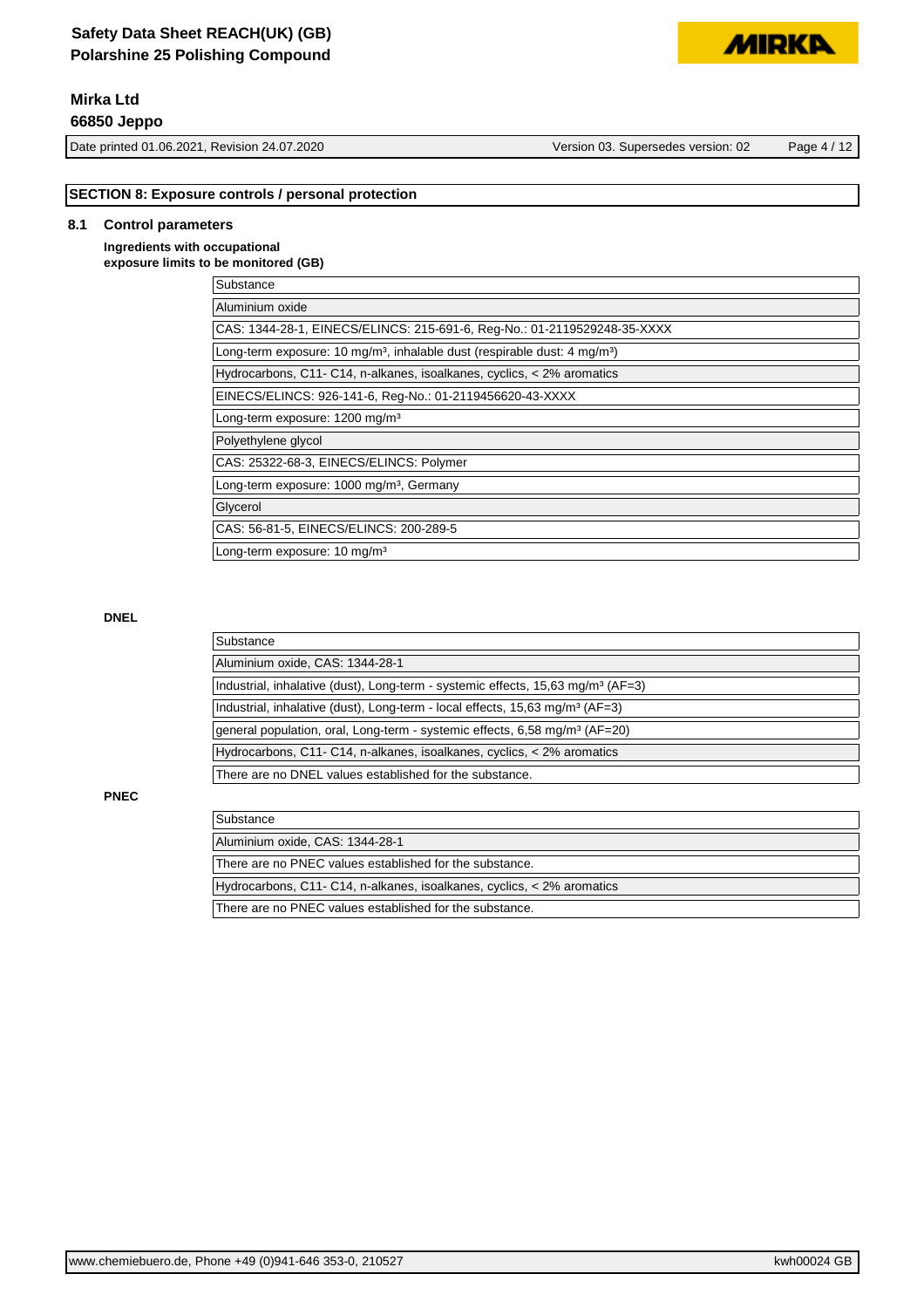| <b>MIRKA</b> |  |
|--------------|--|

| 8.2 | <b>Exposure controls</b>                                       |                                                                                                                                                                                                                                                                                                                             |
|-----|----------------------------------------------------------------|-----------------------------------------------------------------------------------------------------------------------------------------------------------------------------------------------------------------------------------------------------------------------------------------------------------------------------|
|     | Additional advice on system design                             | Ensure adequate ventilation on workstation.<br>Measurement methods for taking workplace measurements must meet the performance<br>requirements of DIN EN 482. For example, recommendations are given in the IFA's list of<br>hazardous substances.                                                                          |
|     | Eye protection                                                 | safety glasses (EN 166:2001)                                                                                                                                                                                                                                                                                                |
|     | <b>Hand protection</b>                                         | The details concerned are recommendations. Please contact the glove supplier for further<br>information.<br>In full contact:<br>> 0,4 mm: Butyl rubber, >480 min (EN 374-1/-2/-3).<br>In splash contact:<br>> 0,4 mm: Nitrile rubber, >480 min (EN 374-1/-2/-3).                                                            |
|     | <b>Skin protection</b>                                         | Protective clothing (EN 340)                                                                                                                                                                                                                                                                                                |
|     | Other                                                          | Personal protective equipment should be selected specifically for the working place,<br>depending on concentration and quantity handled. The resistance of this equipment to<br>chemicals should be ascertained with the respective supplier.<br>Do not inhale gases/vapours/aerosols.<br>Avoid contact with eyes and skin. |
|     | <b>Respiratory protection</b>                                  | In the event of occupational exposure limits being exceeded or of inadequate ventilation: wear<br>appropriate respiratory protection.<br>Short term: filter apparatus, combination filter A-P1. (DIN EN 14387)                                                                                                              |
|     | <b>Thermal hazards</b>                                         | No information available.                                                                                                                                                                                                                                                                                                   |
|     | Delimitation and monitoring of the<br>environmental exposition | Comply with applicable environmental regulations limiting discharge to air, water and soil.                                                                                                                                                                                                                                 |

Date printed 01.06.2021, Revision 24.07.2020 Version 03. Supersedes version: 02 Page 5 / 12

# **SECTION 9: Physical and chemical properties**

#### **9.1 Information on basic physical and chemical properties**

| <b>Physical state</b>                   | pasty                                    |
|-----------------------------------------|------------------------------------------|
| Color                                   | white                                    |
| Odor                                    | characteristic                           |
| <b>Odour threshold</b>                  | No information available.                |
| pH-value                                | No information available.                |
| pH-value [1%]                           | No information available.                |
| <b>Boiling point [°C]</b>               | No information available.                |
| Flash point [°C]                        | > 63/>145°F                              |
| Flammability (solid, gas) [°C]          | No information available.                |
| Lower explosion limit                   | No information available.                |
| <b>Upper explosion limit</b>            | No information available.                |
| <b>Oxidising properties</b>             | no                                       |
| Vapour pressure/gas pressure [kPa]      | No information available.                |
| Density [g/cm <sup>3</sup> ]            | 1,42 $(23^{\circ}C / 73.4^{\circ}F)$     |
| <b>Relative density</b>                 | not determined                           |
| Bulk density [kg/m <sup>3</sup> ]       | not applicable                           |
| Solubility in water                     | miscible                                 |
| Solubility other solvents               | No information available.                |
| Partition coefficient [n-octanol/water] | No information available.                |
| Kinematic viscosity                     | $>$ 20,5 mm <sup>2</sup> /s (40°C/104°F) |
| <b>Relative vapour density</b>          | No information available.                |
| <b>Evaporation speed</b>                | No information available.                |
| Melting point [°C]                      | No information available.                |
| <b>Auto-ignition temperature</b>        | No information available.                |
| Decomposition temperature [°C]          | No information available.                |
| <b>Particle characteristics</b>         | No information available.                |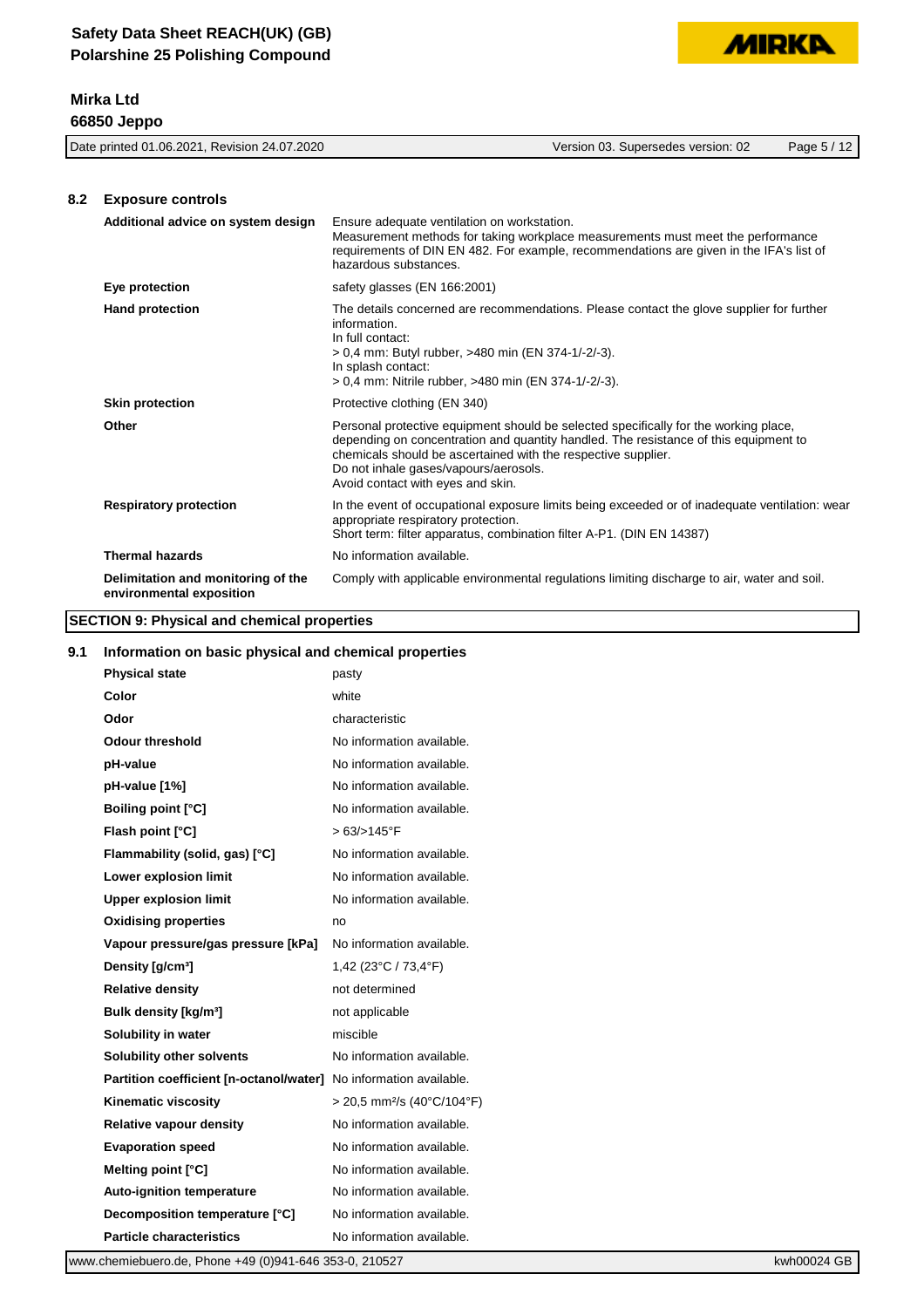Date printed 01.06.2021, Revision 24.07.2020 Version 03. Supersedes version: 02 Page 6 / 12

**MIDKD** 

#### **9.2 Other information**

none

# **SECTION 10: Stability and reactivity**

#### **10.1 Reactivity**

No dangerous reactions known if used as directed.

#### **10.2 Chemical stability**

Stable under normal ambient conditions (ambient temperature).

#### **10.3 Possibility of hazardous reactions**

Reactions with oxidizing agents.

#### **10.4 Conditions to avoid**

Strong heating.

#### **10.5 Incompatible materials**

See SECTION 10.3.

#### **10.6 Hazardous decomposition products**

No dangerous reactions known if used as directed.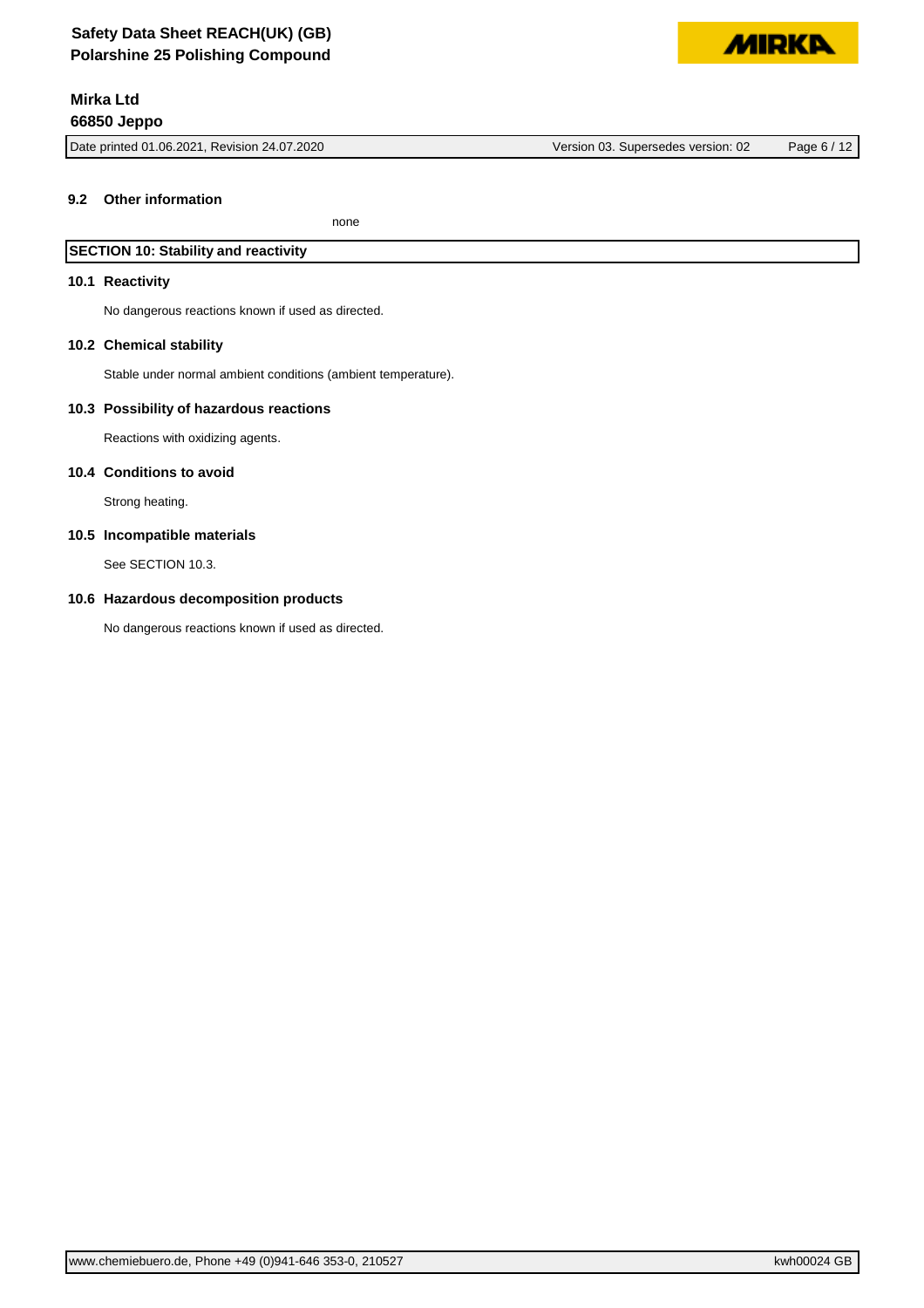# **Safety Data Sheet REACH(UK) (GB) Polarshine 25 Polishing Compound**

# **Mirka Ltd**

# **66850 Jeppo**

Date printed 01.06.2021, Revision 24.07.2020 Version 03. Supersedes version: 02 Page 7 / 12

**SECTION 11: Toxicological information**

#### **11.1 Information on toxicological effects**

#### **Acute oral toxicity**

Product Based on the available information, the classification criteria are not fulfilled.

| Substance                                                              |
|------------------------------------------------------------------------|
| Aluminium oxide, CAS: 1344-28-1                                        |
| LD50, oral, Rat, > 5000 mg/kg                                          |
| Glycerol, CAS: 56-81-5                                                 |
| LD50, oral, Rat, 12 600 mg/kg                                          |
| Hydrocarbons, C11- C14, n-alkanes, isoalkanes, cyclics, < 2% aromatics |
| LD50, oral, Rat, >5000 mg/kg (OECD 401)                                |

#### **Acute dermal toxicity**

Product Based on the available information, the classification criteria are not fulfilled.

| Substance |
|-----------|
|           |

| Supstance                                                                |  |
|--------------------------------------------------------------------------|--|
| Hydrocarbons, C11- C14, n-alkanes, isoalkanes, cyclics, $<$ 2% aromatics |  |
| LD50, dermal, Rat, >5000 mg/kg (OECD 402)                                |  |
|                                                                          |  |

#### **Acute inhalational toxicity**

Product Based on the available information, the classification criteria are not fulfilled.

| Substance                                                              |
|------------------------------------------------------------------------|
| Aluminium oxide, CAS: 1344-28-1                                        |
| LC50, inhalative, Rat, $>$ 5 mg/m <sup>3</sup>                         |
| Hydrocarbons, C11- C14, n-alkanes, isoalkanes, cyclics, < 2% aromatics |
| LC50, inhalative, Rat, >5000 mg/m <sup>3</sup> /8h (OECD 403)          |

**Serious eye damage/irritation** Based on the available information, the classification criteria are not fulfilled.

| Substance                                                              |
|------------------------------------------------------------------------|
| Hydrocarbons, C11- C14, n-alkanes, isoalkanes, cyclics, < 2% aromatics |
| Rabbit, not irritating (OECD 405)                                      |

**Skin corrosion/irritation** Based on the available information, the classification criteria are not fulfilled.

| Substance                                                              |
|------------------------------------------------------------------------|
| Hydrocarbons, C11- C14, n-alkanes, isoalkanes, cyclics, < 2% aromatics |
| Rabbit, not irritating (OECD 404)                                      |

**Respiratory or skin sensitisation** Based on the available information, the classification criteria are not fulfilled.

Based on the available information, the classification criteria are not fulfilled.

**Specific target organ toxicity single exposure**

| Substance                                                              |             |
|------------------------------------------------------------------------|-------------|
| Hydrocarbons, C11- C14, n-alkanes, isoalkanes, cyclics, < 2% aromatics |             |
| NOAEC, inhalative, Rat, 1500-2500 mg/m <sup>3</sup>                    |             |
| www.chemiebuero.de, Phone +49 (0)941-646 353-0, 210527                 | kwh00024 GB |

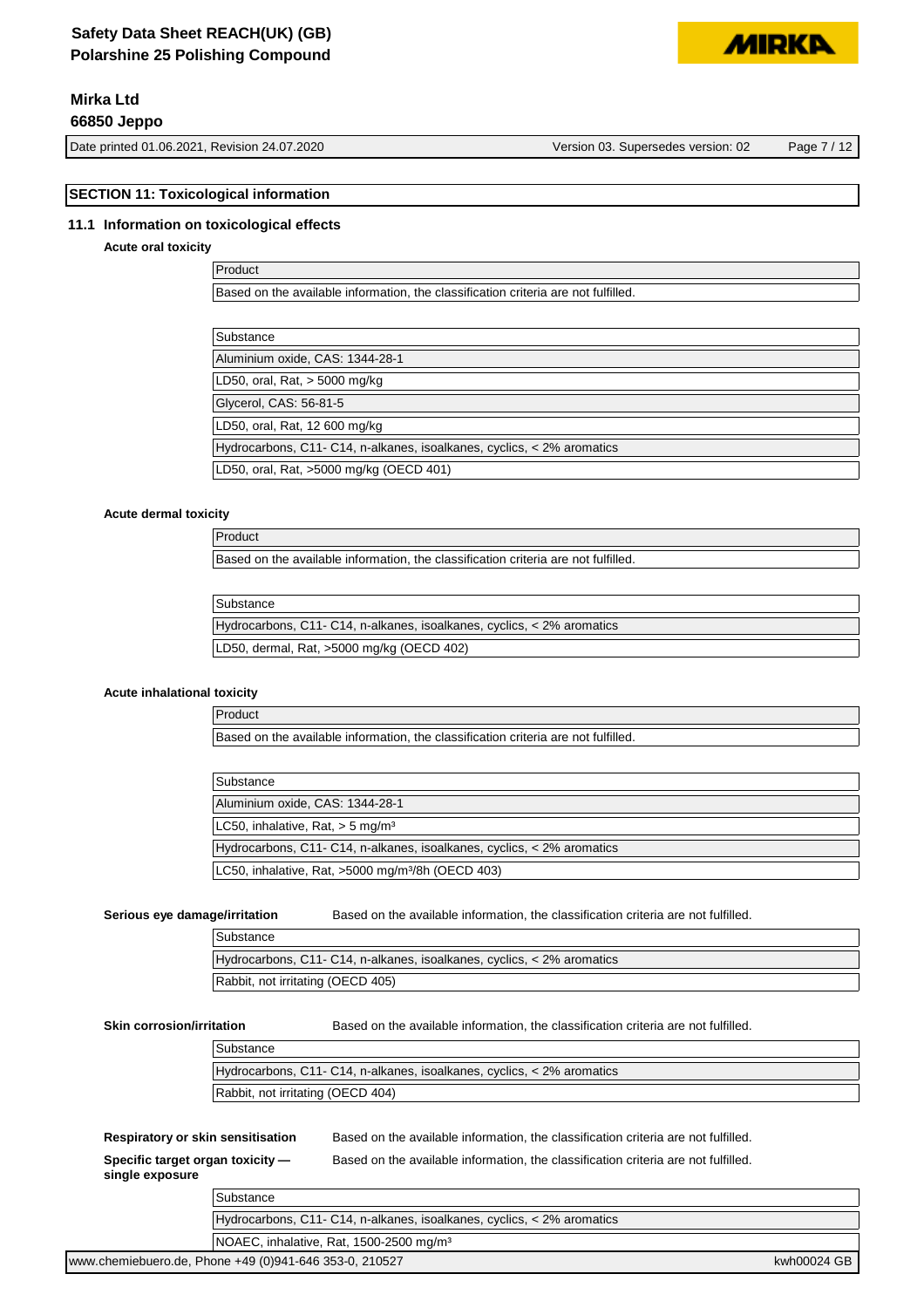



Date printed 01.06.2021, Revision 24.07.2020 Version 03. Supersedes version: 02 Page 8 / 12

| Specific target organ toxicity -<br>repeated exposure | Based on the available information, the classification criteria are not fulfilled.                                                                                                                                                                                                                                                                        |
|-------------------------------------------------------|-----------------------------------------------------------------------------------------------------------------------------------------------------------------------------------------------------------------------------------------------------------------------------------------------------------------------------------------------------------|
| <b>Mutagenicity</b>                                   | Based on the available information, the classification criteria are not fulfilled.                                                                                                                                                                                                                                                                        |
| <b>Reproduction toxicity</b>                          | Based on the available information, the classification criteria are not fulfilled.                                                                                                                                                                                                                                                                        |
| Carcinogenicity                                       | Based on the available information, the classification criteria are not fulfilled.                                                                                                                                                                                                                                                                        |
| <b>Aspiration hazard</b>                              | Based on the available information, the classification criteria are not fulfilled.                                                                                                                                                                                                                                                                        |
| <b>General remarks</b>                                | Has a degreasing effect on the skin.                                                                                                                                                                                                                                                                                                                      |
|                                                       | Toxicological data of complete product are not available.<br>The toxicity data listed pertaining to the ingredients are intended for those working in the<br>medicinal professions, experts for occupational health and safety and toxicologists. The<br>toxicity data pertaining to the ingredients were supplied by the manufacturers of raw materials. |

#### **SECTION 12: Ecological information**

#### **12.1 Toxicity**

| Substance                                                              |
|------------------------------------------------------------------------|
| Glycerol, CAS: 56-81-5                                                 |
| LC50, $(24h)$ , fish, $> 5000$ mg/l                                    |
| Hydrocarbons, C11- C14, n-alkanes, isoalkanes, cyclics, < 2% aromatics |
| EL0, (72h), Pseudokirchneriella subcapitata, 1000 mg/l                 |
| EL0, (48h), Daphnia magna, 1000 mg/l                                   |
| LLO, (96h), Oncorhynchus mykiss, 1000 mg/l                             |

### **12.2 Persistence and degradability**

| Behaviour in environment<br>compartments | No information available.                                                          |
|------------------------------------------|------------------------------------------------------------------------------------|
| Behaviour in sewage plant                | No information available.                                                          |
| Biological degradability                 | EG 926-141-6: $>= 60\%$ , 28d (OECD 301 F) - The product is readily biodegradable. |

#### **12.3 Bioaccumulative potential**

No information available.

#### **12.4 Mobility in soil**

Spillages may penetrate the soil causing ground water contamination.

#### **12.5 Results of PBT and vPvB assessment**

not applicable

#### **12.6 Endocrine disrupting properties**

No information available.

#### **12.7 Other adverse effects**

Ecological data of complete product are not available. Do not discharge product unmonitored into the environment.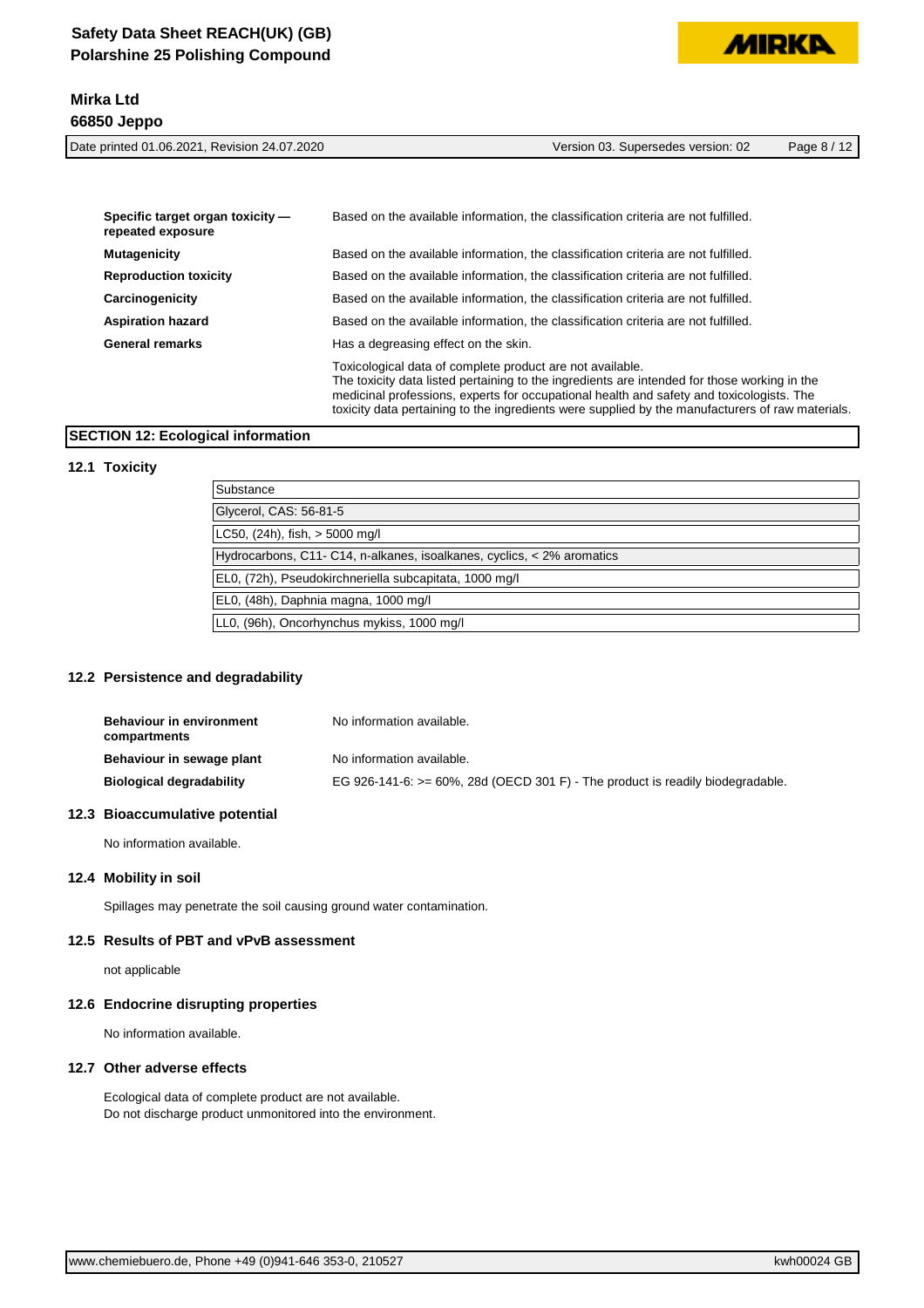# **Safety Data Sheet REACH(UK) (GB) Polarshine 25 Polishing Compound**

# **Mirka Ltd 66850 Jeppo**

Date printed 01.06.2021, Revision 24.07.2020 Version 03. Supersedes version: 02 Page 9 / 12

**MIDKD** 

## **SECTION 13: Disposal considerations**

#### **13.1 Waste treatment methods**

Waste material must be disposed of in accordance with the Directive on waste 2008/98/EC as well as other national and local regulations. It is not possible to determine a waste code for this product in accordance with the European Waste Catalogue (EWC) since it is only possible to classify it according to how it is used by the customer. The waste code is to be determined within the EU in liaison with the waste-disposal operator.

| <b>Product</b>          |                                                                                                                                |
|-------------------------|--------------------------------------------------------------------------------------------------------------------------------|
|                         | Coordinate disposal with the disposal contractor/authorities if necessary.                                                     |
| Waste no. (recommended) | 120121                                                                                                                         |
| Contaminated packaging  |                                                                                                                                |
|                         | Uncontaminated packaging may be taken for recycling.<br>Packaging that cannot be cleaned should be disposed of as for product. |
| Waste no. (recommended) | 150102                                                                                                                         |
|                         |                                                                                                                                |

#### **SECTION 14: Transport information**

| 14.1 UN number or ID number                                                         |                                                                           |
|-------------------------------------------------------------------------------------|---------------------------------------------------------------------------|
| Transport by land according to<br><b>ADR/RID</b>                                    | not applicable                                                            |
| <b>Inland navigation (ADN)</b>                                                      | not applicable                                                            |
| Marine transport in accordance with not applicable<br><b>IMDG</b>                   |                                                                           |
| Air transport in accordance with IATA not applicable                                |                                                                           |
| 14.2 UN proper shipping name<br>Transport by land according to<br><b>ADR/RID</b>    | NO DANGEROUS GOODS                                                        |
| Inland navigation (ADN)                                                             | NO DANGEROUS GOODS                                                        |
| <b>IMDG</b>                                                                         | Marine transport in accordance with NOT CLASSIFIED AS "DANGEROUS GOODS"   |
|                                                                                     | Air transport in accordance with IATA NOT CLASSIFIED AS "DANGEROUS GOODS" |
| 14.3 Transport hazard class(es)<br>Transport by land according to<br><b>ADR/RID</b> | not applicable                                                            |
| Inland navigation (ADN)                                                             | not applicable                                                            |
| Marine transport in accordance with not applicable<br><b>IMDG</b>                   |                                                                           |
| Air transport in accordance with IATA not applicable                                |                                                                           |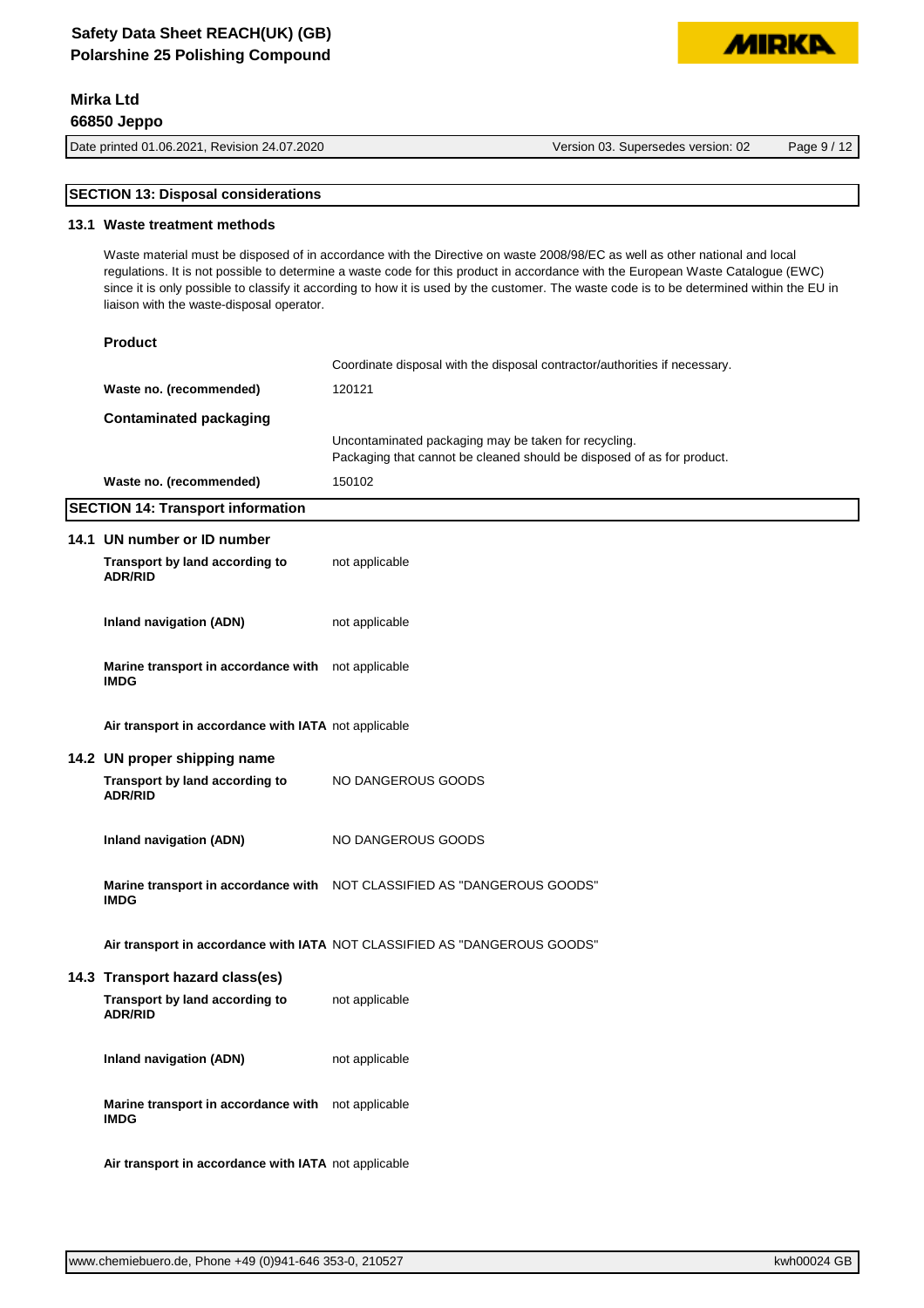|--|

| Date printed 01.06.2021, Revision 24.07.2020 | Version 03. Supersedes version: 02 | Page 10 / 12 |
|----------------------------------------------|------------------------------------|--------------|
|                                              |                                    |              |
|                                              |                                    |              |

| 14.4 Packing group                                                       |                |
|--------------------------------------------------------------------------|----------------|
| Transport by land according to<br><b>ADR/RID</b>                         | not applicable |
| Inland navigation (ADN)                                                  | not applicable |
| <b>Marine transport in accordance with</b> not applicable<br><b>IMDG</b> |                |
| Air transport in accordance with IATA not applicable                     |                |
| 14.5 Environmental hazards                                               |                |
| Transport by land according to<br><b>ADR/RID</b>                         | no             |
| Inland navigation (ADN)                                                  | no             |
| Marine transport in accordance with<br><b>IMDG</b>                       | no             |
| Air transport in accordance with IATA no                                 |                |

#### **14.6 Special precautions for user**

Relevant information under SECTION 6 to 8.

#### **14.7 Maritime transport in bulk according to IMO instruments**

not applicable

| <b>SECTION 15: Regulatory information</b> |                                                                                                     |                                                                                                                                                                                        |
|-------------------------------------------|-----------------------------------------------------------------------------------------------------|----------------------------------------------------------------------------------------------------------------------------------------------------------------------------------------|
|                                           | 15.1 Safety, health and environmental regulations/legislation specific for the substance or mixture |                                                                                                                                                                                        |
|                                           | <b>EEC-REGULATIONS</b>                                                                              | 2008/98/EC 2000/532/EC); 2010/75/EU; 2004/42/EC; (EC) 648/2004; (EC) 1907/2006<br>(REACH); (EU) 1272/2008; 75/324/EEC ((EC) 2016/2037); (EU) 2020/878; (EU) 2016/131;<br>(EU) 517/2014 |
|                                           | <b>TRANSPORT-REGULATIONS</b>                                                                        | ADR (2021); IMDG-Code (2021, 40. Amdt.); IATA-DGR (2021)                                                                                                                               |
|                                           | <b>NATIONAL REGULATIONS (GB):</b>                                                                   | EH40/2005 Workplace exposure limits (Second edition, published December 2011).                                                                                                         |
|                                           | - Observe employment restrictions<br>for people                                                     | not applicable                                                                                                                                                                         |
|                                           | - VOC (2010/75/CE)                                                                                  | 22%                                                                                                                                                                                    |
|                                           | 15.2 Chemical safety assessment                                                                     |                                                                                                                                                                                        |
|                                           |                                                                                                     | For the following substances of this preparation a chemical safety assessment has been<br>carried out:<br>EG Nr 926-141-6                                                              |
|                                           | <b>SECTION 16: Other information</b>                                                                |                                                                                                                                                                                        |

### **16.1 Hazard statements (SECTION 3)**

EUH066 Repeated exposure may cause skin dryness or cracking. H304 May be fatal if swallowed and enters airways.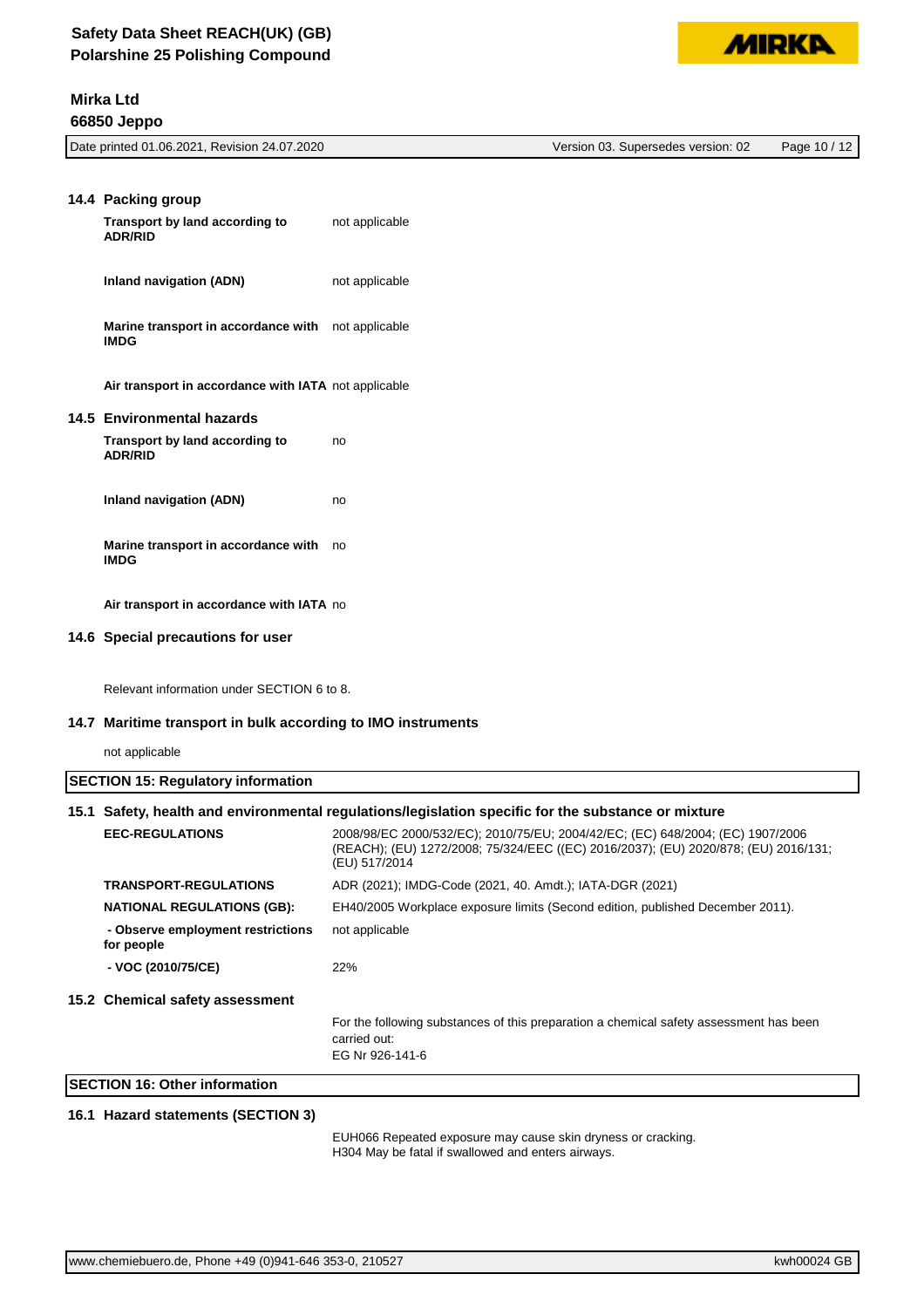# **Mirka Ltd**

**66850 Jeppo**

Date printed 01.06.2021, Revision 24.07.2020 Version 03. Supersedes version: 02 Page 11 / 12 **16.2 Abbreviations and acronyms:** ADR = Accord européen relatif au transport international des marchandises Dangereuses par Route RID = Règlement concernant le transport international ferroviaire de marchandises dangereuses

ADN = Accord européen relatif au transport international des marchandises dangereuses par voie de navigation intérieure

**MIRKI** 

ATE = acute toxicity estimate

CAS = Chemical Abstracts Service

CLP = Classification, Labelling and Packaging

DMEL = Derived Minimum Effect Level

- DNEL = Derived No Effect Level
- EC50 = Median effective concentration
- ECB = European Chemicals Bureau

EEC = European Economic Community EINECS = European Inventory of Existing Commercial Chemical Substances

EL50 = Median effective loading

ELINCS = European List of Notified Chemical Substances

EmS = Emergency Schedules

GHS = Globally Harmonized System of Classification and Labelling of Chemicals

IATA = International Air Transport Association

IBC-Code = International Code for the Construction and Equipment of Ships carrying

Dangerous Chemicals in Bulk

IC50 = Inhibition concentration, 50%

IMDG = International Maritime Code for Dangerous Goods

IUCLID = International Uniform ChemicaL Information Database

- IVIS = In vitro irritation score
- LC50 = Lethal concentration, 50%
- LD50 = Median lethal dose LC0 = lethal concentration, 0%
- LOAEL = lowest-observed-adverse-effect level

LL50 = Median lethal loading

LQ = Limited Quantities

MARPOL = International Convention for the Prevention of Marine Pollution from Ships NOAEL = No Observed Adverse Effect Level

NOEC = No Observed Effect Concentration

PBT = Persistent, Bioaccumulative and Toxic substance

PNEC = Predicted No-Effect Concentration

REACH = Registration, Evaluation, Authorisation and Restriction of Chemicals

STP = Sewage Treatment Plant

TLV®/TWA = Threshold limit value – time-weighted average

- TLV®STEL = Threshold limit value short-time exposure limit
- VOC = Volatile Organic Compounds

vPvB = very Persistent and very Bioaccumulative

#### **16.3 Other information**

**Customs Tariff not determined Classification procedure**